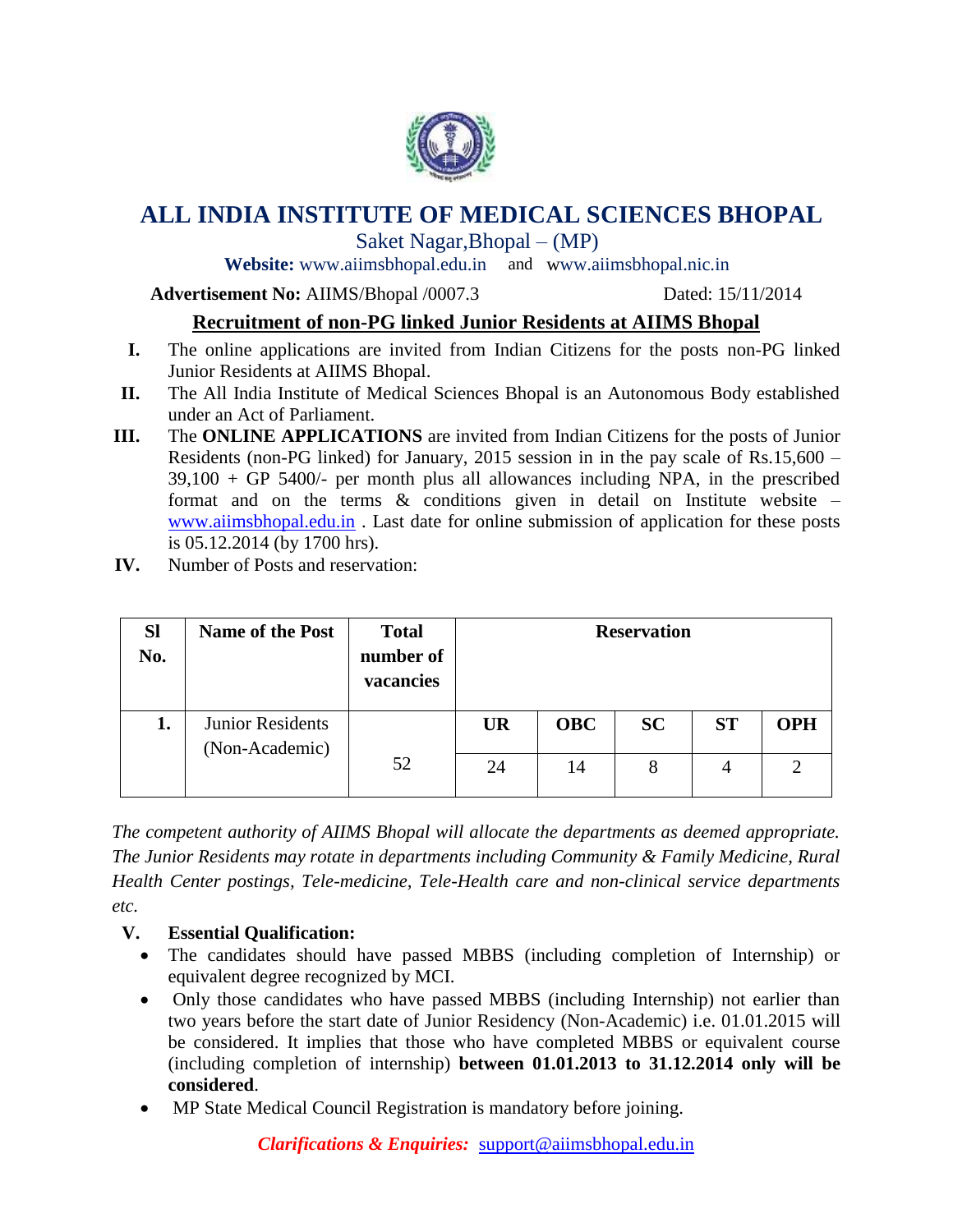- **VI. Application Process**: On-line applications is hosted at the website of AIIMS Bhopal, [www.aiimsbhopal.edu.in](http://www.aiimsbhopal.edu.in/) & [www.aiimsbhopal.nic.in](http://www.aiimsbhopal.nic.in/) and [www.mohfw.nic.in.](http://www.mohfw.nic.in/) The application form has to be filled online at [http://recruitment.aiimsbhopal.in/AppFormStep0.aspx.](http://recruitment.aiimsbhopal.in/AppFormStep0.aspx) The online application form will be made available from **Saturday, the 15 th November 2014.**
- **VII. Application Fees**: Application fees for General/OBC candidates is Rs. 1,000/-. Fees for SC/ST candidates is Rs.800/-. Fees shall be paid through NEFT/online transfer only. **Account details**: Beneficiary Name: AIIMS Bhopal, Bank of Baroda Saving Account No. 37160100000360, IFSC code BARB0AIIMSX. This fee once remitted will not be refunded.
- **VIII. Last Date of Application**: The on-line filling up of application form will automatically **close at 5:00 pm on 5 th December 2014.**
	- *Congestion of system may occur during last hours. The applicants are strongly advised not to wait till last date of submission to avoid rush and submit the application well in time.*
	- *The application will be considered only when it has been duly submitted by pressing submit button. You are advised to print a copy for your record after pressing submit button by clicking print of application form button. You can also take printout of your application form from your email ID. After pressing submit button you will receive a mail regarding successful submission of your application. Follow the link Print application form to print your application. You will be navigated to your application from, and you can print or take a PDF copy of your application.*
	- *Inadequately filled / incomplete applications may be summarily rejected.*
	- **IX. Tenure:** Maximum two terms of six months each. The Initial appointment will be for six months only which will be extended on satisfactory recommendation from concerned Head of the Department.
	- **X. Documents:** Printed copy of the on-line application form and the self- attested photocopies of the following along with the originals must be brought at the time of interview only
		- **1.** 'No Objection Certificate–NOC 'for those who are working in Central/State Government / Semi Government, autonomous institutions from their respective organization.
		- **2.** Degrees, Certificates, Mark sheets, Age proof, Caste certificates and Experience certificates and qualifying degree registration with State Medical Council etc.

#### **XI. Reservation**:

- 1. OBC Candidates will attach certificate issued by the competent authority in the form prescribed for Central Government jobs along with certificate that the candidate does not belong to Creamy Layer. Date of issue of Certificate should not be earlier than *one year of closing date of application*.
- 2. For SC/ST-Certificate should be issued by Tehsildar or above rank officer in format of State/Central Government.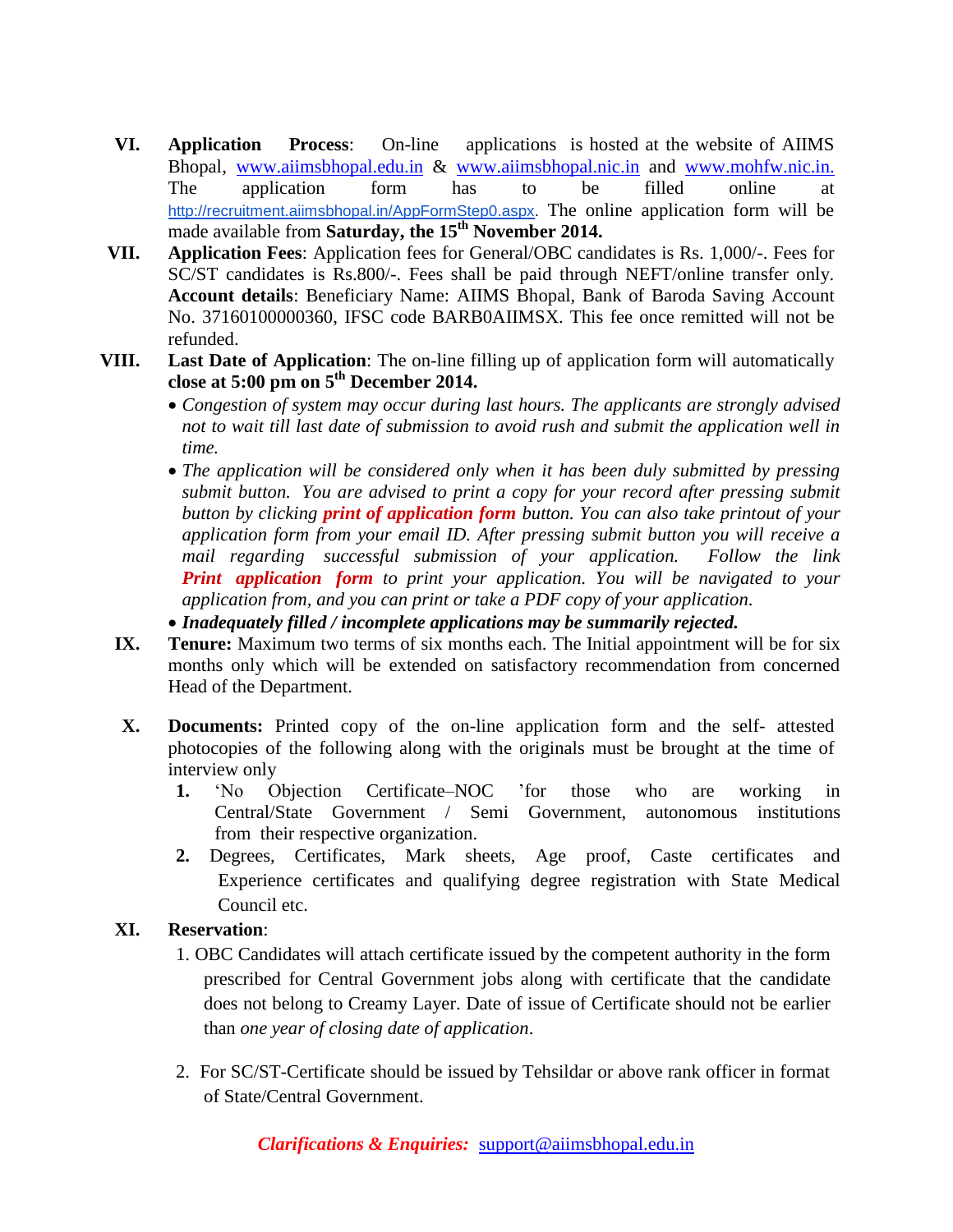## 3. **Criteria for Orthopaedic Physically Handicapped:**

- The candidate must possess a valid document certifying his/her physical disability is conforming to judgment of Supreme Court of India i.e.: "With the approval of the Ministry of Health & Family Welfare, Govt. of India vide letter no. 18018/2/2009- ME(P-1) dated 17.02.2009.
- Candidates with disability of lower limbs between 50% to 70% shall be considered and in case candidates are not available of such disability in the category, then the candidates with disability of lower limbs between 40% to 50% will also be considered as per decision in the Writ Petition (Civil) 184/2005-Dr.Kumar Sourav Vs. UOI & others in the Supreme Court of India".
- The disability certificate should be issued by a duly constituted and authorized Medical Board of the State or Central Govt. Hospitals/Institutions.
- The Medical Board issuing certificate shall conform to guidelines of Ministry of Social Welfare and Empowerment (Govt. of India).

## **XII. Selection Procedure:**

- **Site of Exam / Interview:** Examination **/** Interviews will be held at AIIMS Bhopal. Please note that no TA/DA will be paid for appearing in the exam / interview.
- The selection will be through written exam followed by interview or interview only, as deemed appropriate by the competent authority.
- The joining of the candidates will purely need based. The selected candidates may also be asked to join on different dates. The remaining candidates selected in the interview shall be kept in the list which will be **valid 30-06-2015.**
- Any vacancy arising because of non- joining by selected candidates in this selection or by resignation of candidate who had joined after selection in this session of January 2015 will be offered to the candidates from the waiting list according to their merit.
- All information pertaining to this advertisement including date of written examination / interview, result etc will be displayed on the AIIMS Bhopal website which is [www.aiimsbhopal.edu.in](http://www.aiimsbhopal.edu.in/)
- No individual intimation may be sent by AIIMS Bhopal to applicants. It will be the responsibility of applicants to keep abreast of the developments by visiting website regularly.